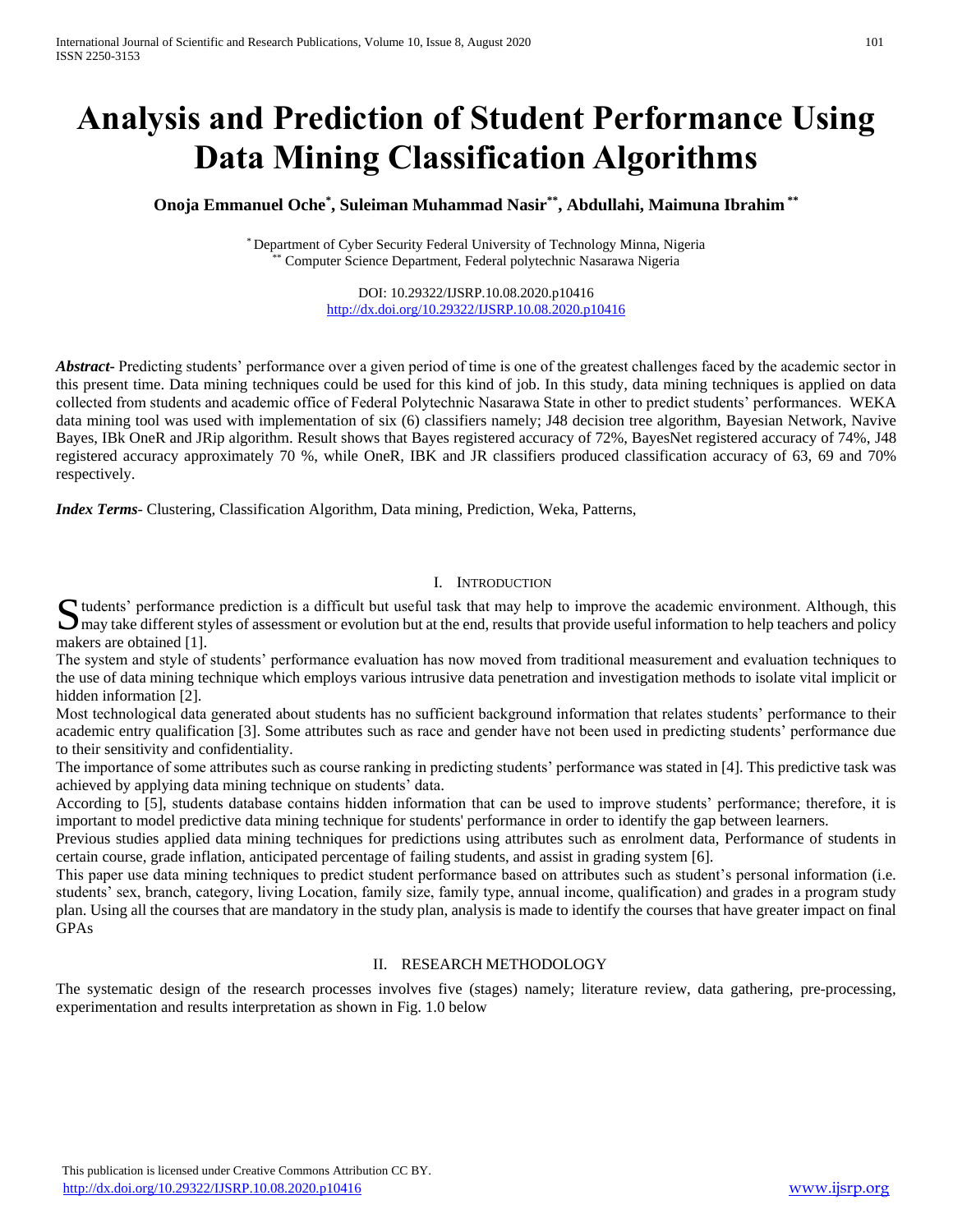

Figure 1.0 Research Methodology

## *A. Literature Review*

Data mining is the process of discovering meaningful patterns in large amount of data. Its application in educational data is termed, Educational Data Mining (EDM). Patterns identified are used to improve students' learning abilities and administrative decision making [7].

According to [8] various methods of knowledge discovery and data mining are data gathering (data collection from required sources), pre-processing (data cleaning, data integration and transformation), data mining (patterns discovery in data through processes such as data classification, dividing the data into predefined categories based on their attributes), data clustering (finding similarities and differences in a data set's attributes in order to identify a set of clusters to describe the data) and Interpretation (putting a given data pattern or relationship into human interpretable form).

According to [9], implementation of educational data mining can be done through techniques such as decision trees, neural networks, k-nearest Neighbour, Naive Bayes, support vector machines and many others.

A predictive performance study was conducted by [5] on over 300 students across 5 different degree colleges using attributes such as students' previous semester marks, class test grade, seminar performance, assignment performance, general proficiency, attendance in class and lab work in order to predict end of semester mark.

In [9] simple linear regression analysis was used on a sample of 300 students (225 males, 75 females) from different colleges in order to determine factors responsible for students' performance. Result shows that factors like mother's education and student's family income were highly correlated with the student academic performance.

Yadav and Pal (2012) considered factors such as gender, admission type, previous schools marks, medium of teaching, location of living, accommodation type, father's qualification, mother's qualification, father's occupation, mother's occupation, family annual income and so on. In their study, they achieved around 62.22%, 62.22% and 67.77% overall prediction accuracy using ID3, CART and C4.5 decision tree algorithms respectively.

# *B. Data Gathering*

The dataset used in the study consists of primary data generated from the student's admission data available with the Federal Polytechnic Nasarawa Nigeria, local database (FPN Repository 2019, [10]). Data set contains personal information therefore restricted to access. In addition, certain aspects of the dataset were generated through administered questionnaire to the concerned students. Sample of dataset is show in Fig. 2.0 below.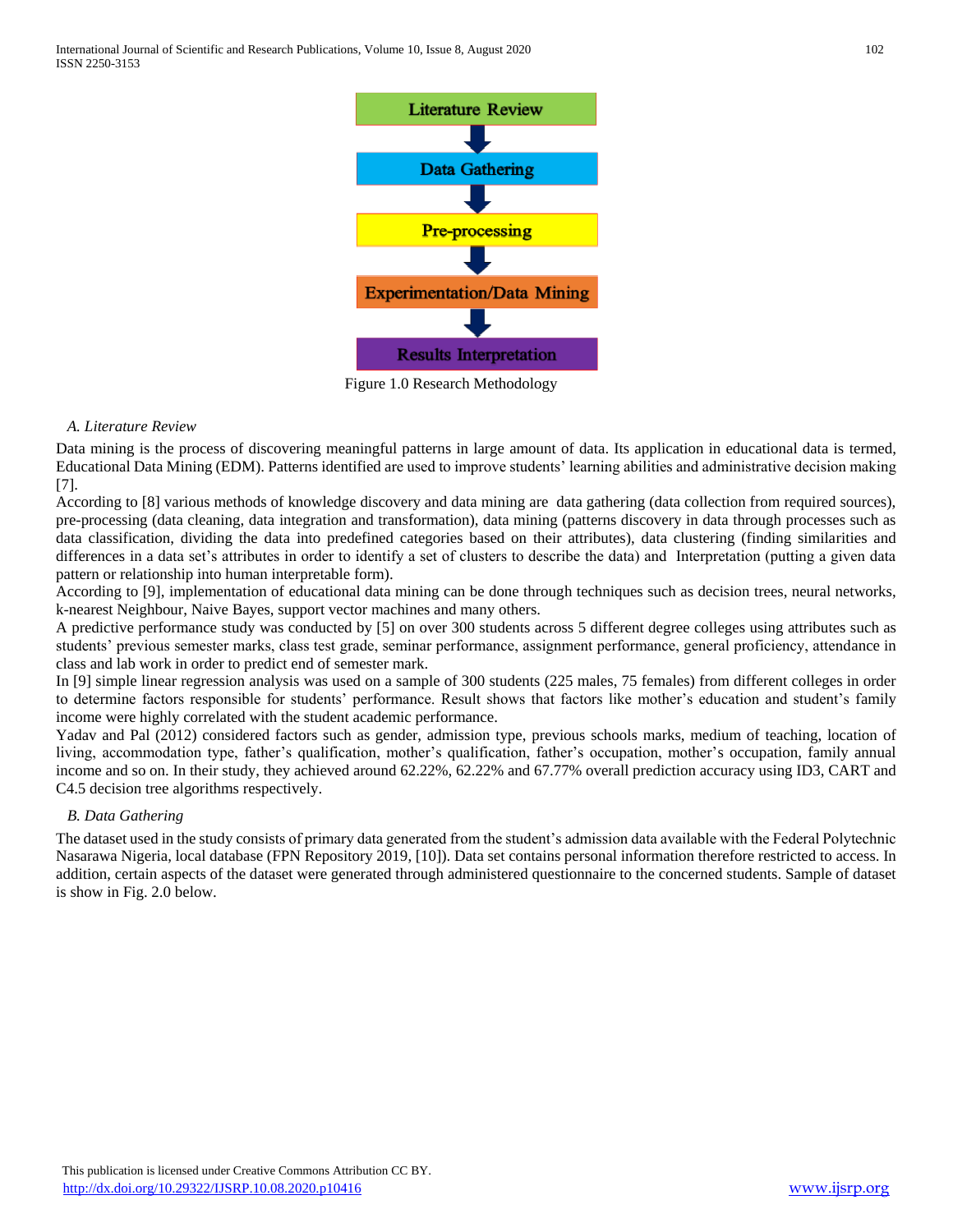| <b>Variables</b> | Description                        | Possible Values                                        |
|------------------|------------------------------------|--------------------------------------------------------|
| Gender           | Students Sex                       | {Male, Female}                                         |
| <b>Branch</b>    | Students Branch                    | {PRE ND, ND, PRE HND, HND}                             |
| Cat              | Students category                  | (FT. PT. DL. SP. CC)                                   |
| HSG              | Students grade in High School      | {O - 90% - 100%,                                       |
|                  |                                    | A-80% - 89%.                                           |
|                  |                                    | B-70%-79%                                              |
|                  |                                    | $C - 60% - 69%$                                        |
|                  |                                    | D-50%-59%                                              |
|                  |                                    | E-35%-49%                                              |
|                  |                                    | FAIL - < 35%}                                          |
| SSG              | Students grade in Senior Secondary | {O - 90% - 100%.                                       |
|                  |                                    | A-80%-89%                                              |
|                  |                                    | B-70%-79%                                              |
|                  |                                    | $C - 60% - 69%$                                        |
|                  |                                    | D-50%-59%                                              |
|                  |                                    | E-35%-49%                                              |
|                  |                                    | FAIL - <35%}                                           |
| LLoc             | Living Location of Student         | {Village, Rural, District Municipal, Town, }           |
| HOS              | Student stay in hostel or not      | {Yes, No}                                              |
| ESiz.            | Student's family size              | ${1, 2, 3, >3}$                                        |
| ET.ne            | Students family type               | (Joint, Individual)                                    |
| FINC             | Family annual income               | {poor, medium, high}                                   |
| EQual            | Fathers qualification              | {no-education, elementary, secondary, UG, PG, PhD}     |
| MOnal            | Mother's Qualification             | {no-education, elementary, secondary, UG, PG, PhD. NA} |
| PSM              | Previous Semester Mark             | {Distinction > 75 Upper Credit >60%&<74                |
|                  |                                    | Lower Credit >50 &<59%                                 |
|                  |                                    | Pass >40 &<49%                                         |
|                  |                                    | Fail < 39%}                                            |
| CTG              | Class Test Grade                   | {Poor - <40%. Average - >40% and <60%. Good - >60%.}   |
| SEM P            | Seminar Performance                | {Poor, Average, Good}                                  |
| ASS              | Assignment                         | {Yes, No}                                              |
| GP               | General Proficiency                | {Yes, No}                                              |
| ATT              | Attendance                         | {Poor - <60%, Average - >60% and<80%, Good - >80%}     |
| ESM              | End Semester Marks                 | {Distinction > 75 Upper Credit >60%&<74                |
|                  |                                    | Lower Credit >50 &<59%                                 |
|                  |                                    | Pass >40 &<49%                                         |
|                  |                                    | Fail < 39%}                                            |

Figure 2.0 Sample of Dataset

# *C. Data Pre-Processing*

In this research, the data pre-process stage involves data cleaning, data integration and transformation.

# *D. Data Mining and Experimentation*

## *1). System Flowchart*

The six (6) classification techniques used to build the classification model through Using the WEKA Explorer application, are J48 decision tree algorithm (an open source Java implementation of C4.5 algorithm), Naive Bayes Classifiers, k-Nearest Neighbours algorithm (K-NN), OneR and JRip algorithm. Classification accuracy uses ten (10) cross-validation methods. The system flowchart is as shown in Figure 3 below.



Figure 3.0 The Flowchart of Data Mining Techniques using WEKA 3.9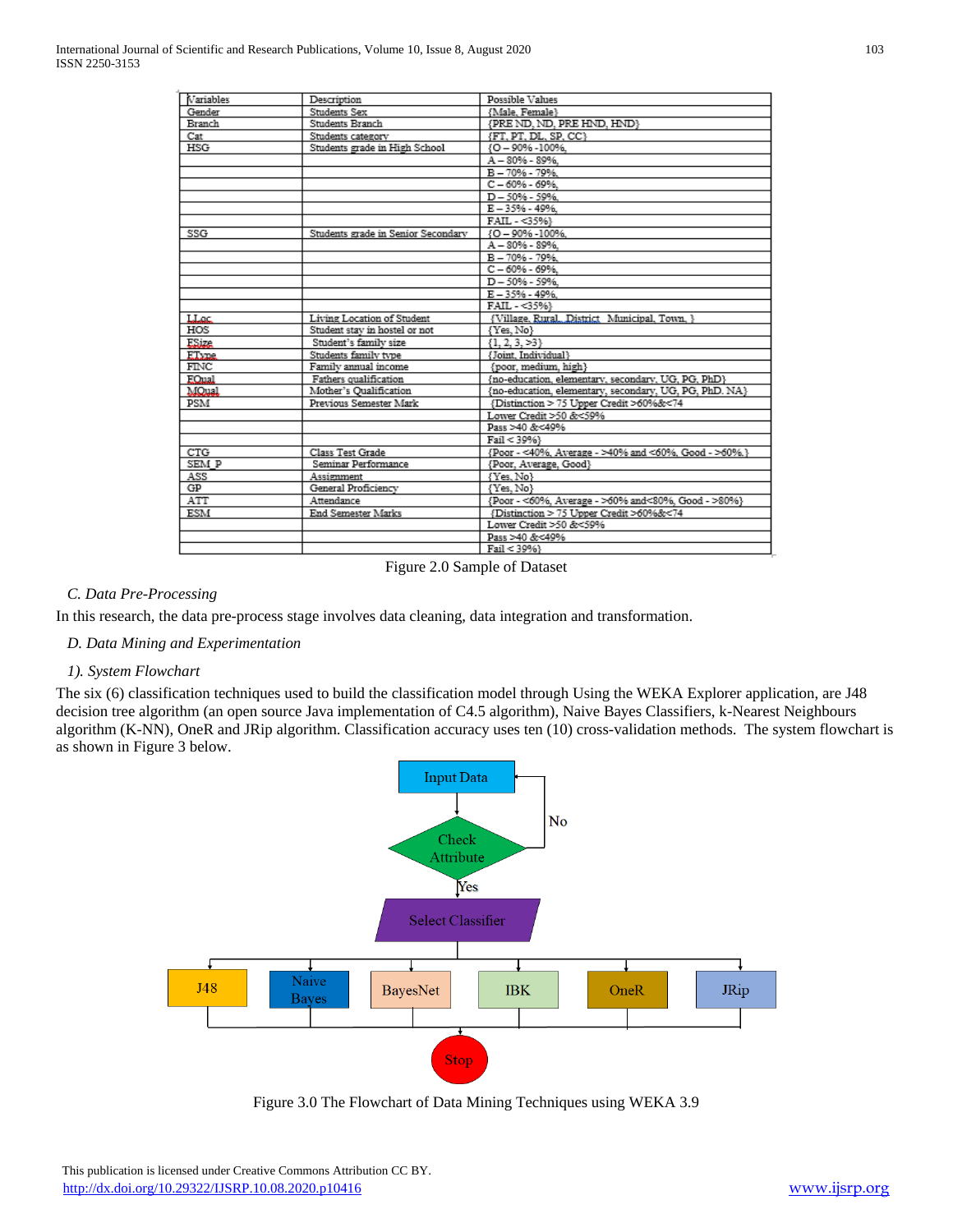# III. RESULTS AND DISCUSSION

## *A. WEKA Pre-processing Stage*

The screen shot of the WEKA pre-processing stage is as shown in figure 4.0 below.



Figure 4.0 WEKA Pre-processing Stage

# *A. Result of J48 Classification Algorithm*

Table 3.1 shows the result of implementation, J48 classification algorithm.

|                     |                | Table 3.1: Result of J48 classification algorithm |                        |           |
|---------------------|----------------|---------------------------------------------------|------------------------|-----------|
| Class               |                | J48 – 10-fold Cross Validation                    | J48 – Percentage Split |           |
|                     | <b>TP</b> Rate | Precision                                         | <b>TP</b> Rate         | Precision |
| Distinction         | 0.499          | 0.601                                             | 0.000                  | 0.500     |
| <b>Upper Credit</b> | 0.801          | 0.801                                             | 0.990                  | 0.700     |
| Lower Credit        | 0.701          | 0.699                                             | 0.390                  | 0.800     |
| Pass                | 1.000          | 0.801                                             | 0.440                  | 1.000     |
| Fail                | 0.100          | 0.300                                             | 0.200                  | 0.300     |
| Weighted Average    | 0.699          | 0.700                                             | 0.700                  | 0.700     |
|                     |                |                                                   |                        |           |

The results from Table 3.1 show that the True Positive Rate (TP) is highest for class, Pass, (100 %) and lowest for Fail (10%). The Precision rate is highest for class Pass (100 %) and lowest for class Fail (30-10%). It is inferred that J48 has correctly classified about 69.9% for the 10-fold cross-validation testing and 70% for the percentage split testing.

# *B. Result of Naive Bayes Classifier*

Table 3.2 presents the classification results for Naive Bayes classifier.

|                  |                | Table 3.2 Result of Naive Bayes classifier |                |                                |
|------------------|----------------|--------------------------------------------|----------------|--------------------------------|
| Class            | Validation     | Naïve Bayes $-10$ -fold Cross              |                | Naïve Bayes – Percentage Split |
|                  | <b>TP</b> Rate | Precision                                  | <b>TP</b> Rate | Precision                      |
| Distinction      | 0.315          | 0.490                                      | 0.500          | 0.344                          |
| Upper credit     | 0.839          | 0.800                                      | 0.802          | 0.800                          |
| Lower Credit     | 0.680          | 0.739                                      | 0.739          | 0.741                          |
| Pass             | 1.000          | 0.900                                      | 0.900          | 1.000                          |
| Fail             | 0.170          | 0.150                                      | 0.150          | 0.100                          |
| Weighted Average | 0.730          | 0.710                                      | 0.722          | 0.720                          |

Table 3.2, shows that True Positive (TP) Rate is highest at Pass (90-100%) class and lowest at class Fail (15-17%). The precision is highest at class Pass (90-100%) and lowest at class Fail (10-15%). The classifier correctly classifies approximately 73 % for the 10-fold cross-validation testing and 72.2 % for the percentage split testing.

# *C. Result of Bayes Net Classifier*

Table 3.3 presents the result of Bayes Net Classifier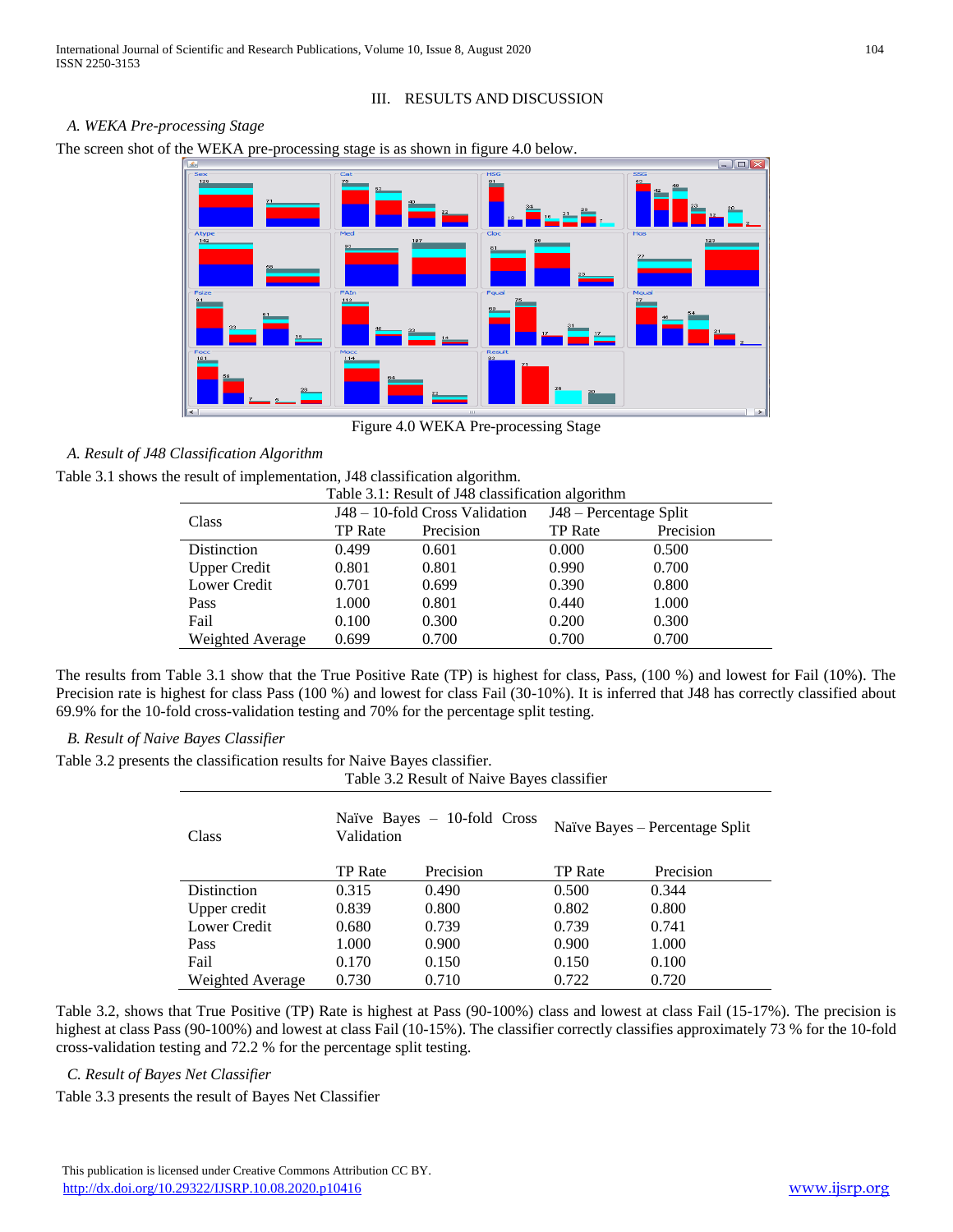| Class               |                | Bayes $Net - 10$ -fold Cross<br>Validation |                | Bayes Net – Percentage Split |
|---------------------|----------------|--------------------------------------------|----------------|------------------------------|
|                     | <b>TP</b> Rate | Precision                                  | <b>TP</b> Rate | Precision                    |
| Distinction         | 0.420          | 0.490                                      | 0.470          | 0.344                        |
| <b>Upper Credit</b> | 0.900          | 0.800                                      | 0.900          | 0.800                        |
| Lower Credit        | 0.700          | 0.800                                      | 0.744          | 0.700                        |
| Pass                | 1.00           | 0.900                                      | 0.822          | 1.000                        |
| Fail                | 0.100          | 0.150                                      | 0.100          | 0.000                        |
| Weighted Average    | 0.740          | 0.720                                      | 0.741          | 0.710                        |

## Table 3.3 Result of Bayes Net Classifier

Table 3.3, shows that, Bayes Net correctly classifies approximately 74 % for the 10-fold cross-validation testing and 74.1 % for the percentage split testing. True Positive Rate is highest at Pass Class (100%) and lowest at class Fail (10%).

Table 3.4 Results of IBk Classification Algorithm

*D. Results of IBk Classification Algorithm*

Table 3.4 presents results for IBK classification algorithm.

| Class            |                | $IBK - 10$ -fold Cross validation |                | $IBK$ – Percentage split |
|------------------|----------------|-----------------------------------|----------------|--------------------------|
|                  | <b>TP</b> Rate | Precision                         | <b>TP</b> Rate | Precision                |
| Distinction      | 0.200          | 0.510                             | 0.100          | 0.100                    |
| Upper credit     | 0.900          | 0.740                             | 0.740          | 0.800                    |
| Lower Credit     | 0.600          | 0.700                             | 0.600          | 0.600                    |
| Pass             | 1.000          | 0.900                             | 1.000          | 1.000                    |
| Fail             | 0.000          | 0.100                             | 0.000          | 0.000                    |
| Weighted Average | 0.700          | 0.690                             | 0.690          | 0.640                    |

Table 3.4 shows that IBK classifier correctly classifies about 70 % for the 10-fold cross-validation testing and 69% for the percentage split testing. True Positive Rate is highest at Pass Class (100%) and lowest at class Fail (0%).

*E. Results of OneRule Classifier*

Table 3.5 shows the classification results for OneR classifier.

|                    |                | Table 3.5 Classification Results for OneRule |                |                          |
|--------------------|----------------|----------------------------------------------|----------------|--------------------------|
| Class              |                | $IBK - 10$ -fold Cross validation            |                | $IBK$ – Percentage split |
|                    | <b>TP</b> Rate | Precision                                    | <b>TP</b> Rate | Precision                |
| <b>Distinction</b> | 0.200          | 0.510                                        | 0.100          | 0.100                    |
| Upper credit       | 0.900          | 0.740                                        | 0.740          | 0.800                    |
| Lower Credit       | 0.600          | 0.700                                        | 0.600          | 0.600                    |
| Pass               | 1.000          | 0.900                                        | 1.000          | 1.000                    |
| Fail               | 0.000          | 0.100                                        | 0.000          | 0.000                    |
| Weighted Average   | 0.700          | 0.690                                        | 0.690          | 0.640                    |

The OneRule classifier correctly classifies about 65% for the 10-fold cross-validation testing and 63 % for the percentage split testing. True Positive Rate is highest at Upper Credit class (80-90%) and lowest at class Fail (0.0%).

*F. Result of JRip Classifier*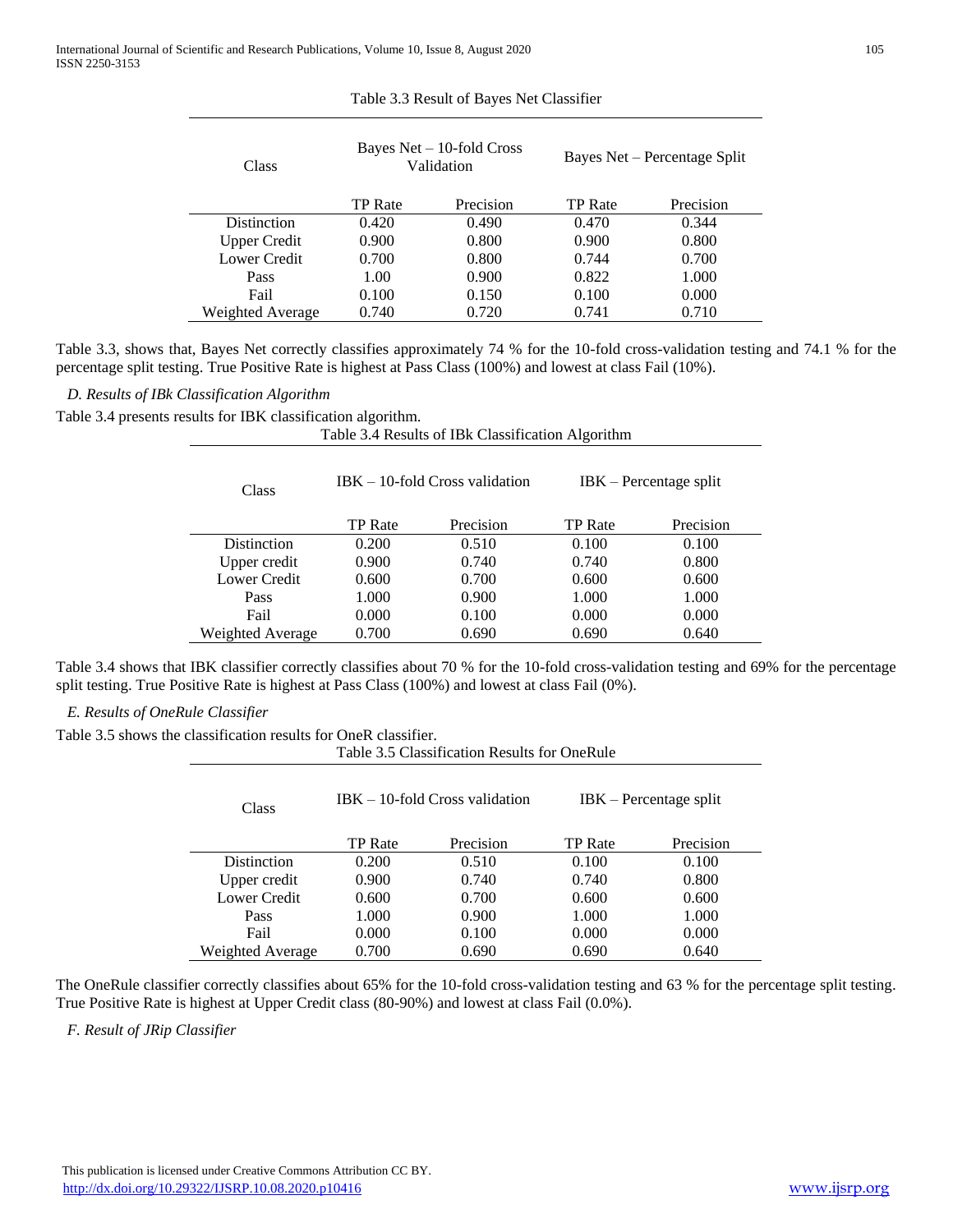| Class               | Classifier<br>JR<br>Cross validation | 10-fold   |                | JR Classifier – Percentage split |
|---------------------|--------------------------------------|-----------|----------------|----------------------------------|
|                     | <b>TP</b> Rate                       | Precision | <b>TP</b> Rate | Precision                        |
| Distinction         | 0.700                                | 0.620     | 0.490          | 0.510                            |
| <b>Upper Credit</b> | 0.800                                | 0.800     | 0.900          | 0.800                            |
| Lower Credit        | 0.700                                | 0.710     | 0.700          | 0.644                            |
| Pass                | 1.000                                | 0.700     | 0.400          | 1.000                            |
| Fail                | 0.000                                | 0.00      | 0.000          | 0.000                            |
| Weighted<br>Average | 0.720                                | 0.700     | 0.740          | 0.700                            |

#### Table 3.6 Results for JRip Classifier

Table 3.6 shows that JRip correctly classifies about 72 % for the 10-fold cross-validation testing and 74.0% for the percentage split testing. The results also show that TP rate is highest at Pass class (100%) and lowest at Fail class (0%).

*F. Performance Comparison Between the Applied Classifiers*

The results for the performance of the selected classification algorithms (TP rate, percentage split test option) are summarized and presented in Table 3.7 and 3.8.

|             |                |        | Table 3.7 Accuracy Rating                |        |             |            |
|-------------|----------------|--------|------------------------------------------|--------|-------------|------------|
|             |                |        | TP Rate for Percentage Split Test Option |        |             |            |
|             |                | Naïve  |                                          |        | <b>OneR</b> | JR         |
| Class       | J48            | Bayes  | <b>BayesNet</b>                          | 1Bk    | Classifier  | Classifier |
| Distinction | Low            | Medium | Medium                                   | Low    | Medium      | Medium     |
| Upper       |                |        |                                          |        |             |            |
| Credit      | High           | High   | High                                     | High   | High        | High       |
| Lower       |                |        |                                          |        |             |            |
| Credit      | Low            | High   | High                                     | Medium | Low         | Medium     |
| Pass        | Low            | High   | High                                     | High   | Low         | Low        |
| Fail        | Low            | Low    | Low                                      | low    | Low         | Low        |
| Accuracy    |                |        |                                          |        |             |            |
| Rating      | $\overline{2}$ | 4      | 5                                        |        |             | 3          |



## Figure 5.0 Accuracy Rating

Table 1.7 and Figure 5.0 show that BayesNet classifiers has the highest overall prediction accuracy followed by Naïve Bayes. JRip classifier (Rule Learner Classifier) and J48 classifiers (Decision Tree) where moderately accurate while IBK (K-NN Classifier) and OneR (Rule Learner) perform poorly and are less accurate than the others.

*G. Overall Accuracy and Prediction Analysis*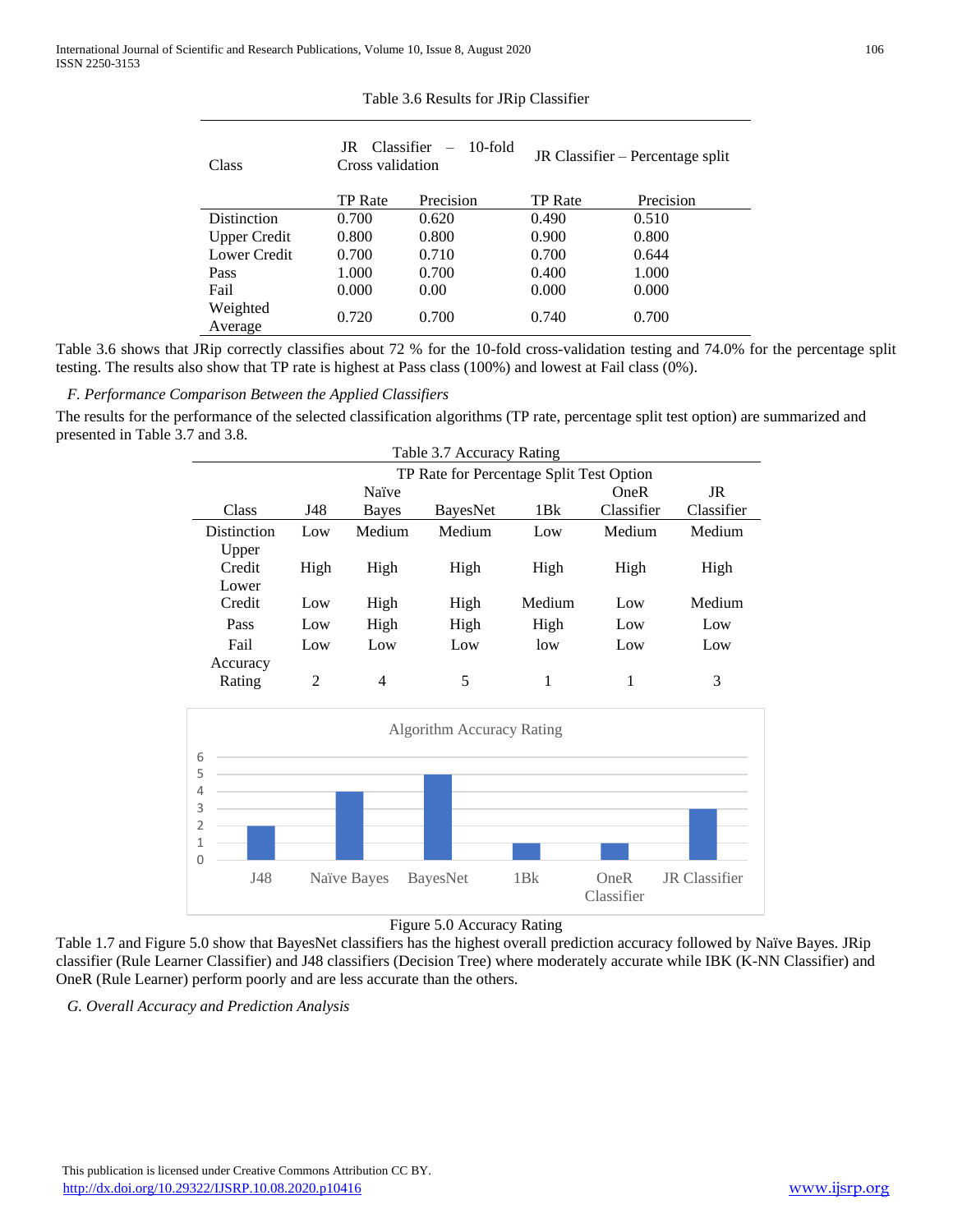|                     |       |       | Table 3.8 Overall Accuracy and Prediction Analysis |       |            |                      |
|---------------------|-------|-------|----------------------------------------------------|-------|------------|----------------------|
|                     |       |       | TP Rate for Percentage Split Test Option           |       |            |                      |
|                     |       | Naïve |                                                    |       | OneR       |                      |
| Class               | J48   | Bayes | <b>BayesNet</b>                                    | 1Bk   | Classifier | <b>JR</b> Classifier |
| Distinction         | 0.000 | 0.500 | 0.470                                              | 0.100 | 0.490      | 0.510                |
| <b>Upper Credit</b> | 0.990 | 0.802 | 0.900                                              | 0.740 | 0.900      | 0.800                |
| Lower Credit        | 0.390 | 0.739 | 0.744                                              | 0.600 | 0.500      | 0.644                |
| Pass                | 0.440 | 0.900 | 0.822                                              | 1.000 | 0.100      | 1.000                |
| Fail                | 0.200 | 0.150 | 0.100                                              | 0.000 | 0.000      | 0.000                |
| Weighted<br>Average | 0.700 | 0.722 | 0.741                                              | 0.690 | 0.630      | 0.700                |

|--|

The overall accuracy of all the tested classifiers is well above 60%. Naive Bayes and BayesNet registered accuracy greater than 71% and 74% respectively. J48 produces accuracy of 70 %. On the other hand, OneR and IBK classifiers achieved classification accuracy of just 63 and 69% respectively.



Figure 6.0 Performance Comparison between the Applied Classifiers

From figure 6.0 the predictions are worst for the distinction class (with JRip producing the highest classification accuracy for the Distinction class) and fairly good for the other classes. The classification accuracy is very good for Upper Credit.

## IV. CONCLUSION

The results show that the prediction rate is not the same for all the six classifiers as it varies within the range of 60 to 75%. Data attribute such as Upper Credit and Lower Credit tend to have greater influence on the classification process. In the Future, this study will be extended on lager dataset with different classification techniques.

## V. FUNDING STATEMENT

This research did not receive any funding from any public or private organisation but was performed as part of contribution to knowledge and requirement for deep research practise after academic sessions of practical lectures with undergraduate and postgraduate students of Federal Polytechnic Nasarawa Nigeria [\(https://fedpolynasarawa.edu.ng/\)](https://fedpolynasarawa.edu.ng/).

#### **REFERENCES**

- [1] Shanmuga, P. K., *Improving the student's performance using Educational data mining*. International Journal of Advanced Networking and Application, 2013, Vol. 4, No. 4, 1680–5.
- [2] Ajith, P., & Tejaswi. B., *Rule Mining Framework for Students Performance Evaluation*. International Journal of Soft Computing and Engineering, 2013, Vol 2, No.6, pp. 201–6.

 This publication is licensed under Creative Commons Attribution CC BY. <http://dx.doi.org/10.29322/IJSRP.10.08.2020.p10416> [www.ijsrp.org](http://ijsrp.org/)